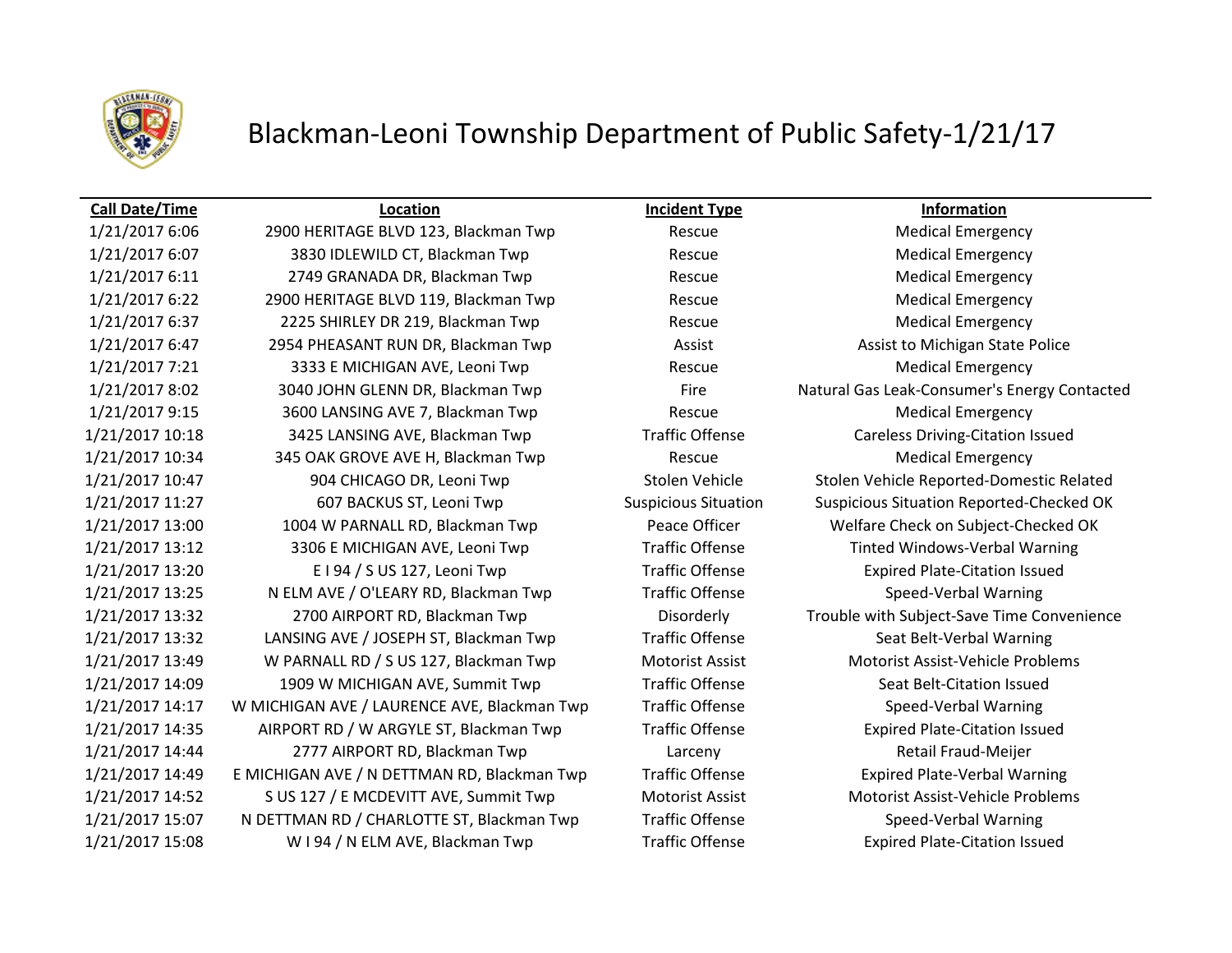

# Blackman-Leoni Township Department of Public Safety-1/21/17

## **Call Date/Time Location Incident Type Information**

1/21/2017 15:18 2980 MEADOWOOD DR, Blackman Twp Shots Fired Report of Shots Fired-Unable to Locate Source 1/21/2017 15:27 1826 W MICHIGAN AVE, Blackman Twp Larceny Retail Fraud-Younker's 1/21/2017 15:28 BLACKMAN RD / HENRY RD, Tompkins Twp Assist Assist Assist Assist to Jackson Narcotics Enforcement Team 1/21/2017 15:30 4501 PAGE AVE, Leoni Twp Traffic Offense Suspended License-Citation Issued 1/21/2017 15:31 27 EMBASSY RD, Blackman Twp Disorderly Trouble with Subject Reported 1/21/2017 15:44 6027 ANN ARBOR RD, Leoni Twp Animal Complaint Loose Dog Reported-Colonial Inn 1/21/2017 16:22 521 W GROVE AVE, Leoni Twp Rescue Rescue Medical Emergency 1/21/2017 16:28 2703 W MICHIGAN AVE, Blackman Twp Traffic Offense Expired Plate-Citation Issued 1/21/2017 16:40 W MICHIGAN AVE / ROBINSON RD, Blackman Twp Traffic Offense Speed-Citation Issued 1/21/2017 16:50 3333 E MICHIGAN AVE, Leoni Twp Larceny Retail Fraud-Meijer 1/21/2017 16:51 W MICHIGAN AVE / OAK GROVE AVE, Blackman Twp Traffic Offense Speed-Citation Issued 1/21/2017 17:05 116 HENRIETTA ST, Blackman Twp Domestic Domestic Dispute-Verbal 1/21/2017 17:13 W ARGYLE ST / LONGFELLOW AVE, Blackman Twp Traffic Offense Seat Belt-Verbal Warning 1/21/2017 17:26 W NORTH ST / N BROWN ST, Blackman Twp Traffic Offense Speed-Citation Issued 1/21/2017 17:43 1027 EVANSTON DR, Blackman Twp Peace Officer Welfare Check on Subject-Checked OK 1/21/2017 18:23 CONDAD AVE / WILDWOOD AVE, Blackman Twp Warrants Subject Arrested on Outstanding Warrant 1/21/2017 18:38 3501 WILDWOOD AVE, Blackman Twp Traffic Offense Speed-Verbal Warning 1/21/2017 18:45 2900 HERITAGE BLVD, Blackman Twp Rescue Medical Emergency 1/21/2017 18:58 2300 WILDWOOD AVE, Blackman Twp Traffic Hazard Hazard-Subject Walking in Traffic 1/21/2017 19:01 ANN ARBOR RD / YOUNG RD, Leoni Twp Motorist Assist Motorist Assist-Vehicle Problems 1/21/2017 19:06 3030 LANSING AVE, Blackman Twp Motorist Assist Motorist Assist-Out of Gas 1/21/2017 19:09 W MICHIGAN AVE / FULFORD ST, Blackman Twp Traffic Offense No Headlights On-Verbal Warning 1/21/2017 19:11 OAK GROVE AVE / W MICHIGAN AVE, Blackman Twp Traffic Offense Defective Equipment-Verbal Warning 1/21/2017 19:17 5TH ST / PAGE AVE, Leoni Twp Traffic Offense Defective Equipment-Verbal Warning 1/21/2017 19:18 W MICHIGAN AVE / OAK GROVE AVE, Blackman Twp Traffic Offense Red Light-Verbal Warning 1/21/2017 19:20 1909 W MICHIGAN AVE, Summit Twp Traffic Offense Defective Equipment-Verbal Warning 1/21/2017 19:24 PAGE AVE / 5TH ST, Leoni Twp Traffic Offense Obstructed Plate-Verbal Warning 1/21/2017 19:32 205 OAK GROVE AVE J, Blackman Twp Domestic Domestic Dispute-Verbal